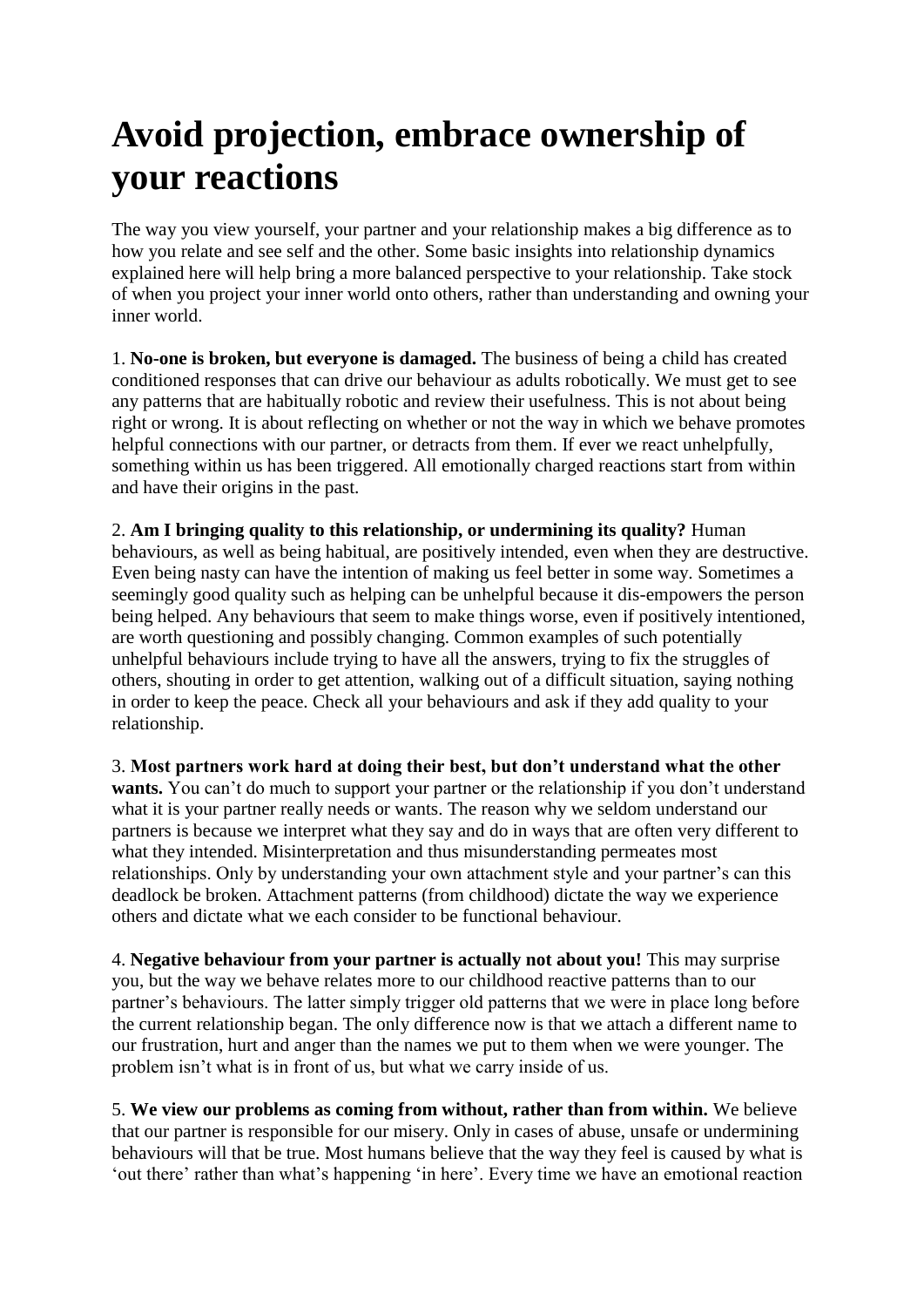to what happened 'out there', it is because a reactive predisposition towards such 'out there' behaviours has triggered an 'in here' reaction. What we fail to recognise is that 'in here' past history is being retriggered by current 'out there' events. To address this once and for all, we must address our 'in here' emotional reactivity.

6. **A consequence of believing that 'out there' is the problem is that 'in here' never gets**  scrutinised. This causes us to go through life believing we are victims of whatever goes on for or from others. Instead of working on our own reactivity, we try to change others so that their behaviour will suit us better. Once this process is underway, a battle of egos soon results, with each trying to dominate and/or change the other. Often one will give up this battle and withdraw, while another may fight on. This battle never stops until one or both are exhausted or traumatised. The couple are unlikely to realise that their reactivity can only be processed with someone who will listen and be empathic and compassionate rather than combative.

7. **The most common reactive pattern couples engage in is the argument.** Arguments are based on the notion that there is always a logical or 'right' way forward. Someone must be right or better. But of course what is 'right' for one might not be for another. Furthermore, a person who sees the world through feelings rather than reason can't possibly succeed in a debate. Their feelings may even tell them truths that cannot be articulated. What feels right just 'is'. What feels 'right' can never be justified. Yet arguments proceed as if there is a logical best outcome. How can wanting to eat an apple be better or superior to wanting a banana?

8. **You were trained to be reactive, yet it makes no sense.** In childhood, you came to believe that what others thought mattered. This occurred largely because as a small person, you came to believe that big people knew better. This was the beginning of our reactivity to 'out there' stimuli. Yet, the big people were actually projecting onto their children comments designed to shape and control the little people. If told 'you're stupid', you believed it because the big people must know. That reactive pattern continues despite, as an adult, knowing that 'you're stupid' isn't a truth at all. It is one of many opinions, any or none of which may be true. Now as an adult, it is time to stop reacting to 'out there' as if it is true.

9. **No one person is responsible for your relationship distress.** It is the dynamic of one person triggering the other that causes the mayhem. It is the clash of differences. If each person holds on to the belief that it is what's happening 'out there' that's causing the problem, no progress will be made. It is the invisibility of interactive childhood patterning (or later wounding from others) that causes our relationship stress and distress. An old historical interaction is occurring causing the couple to tango together as each did in childhood with some other partner. Yet, neither notices this. It is this conflict ridden dynamic that becomes the ongoing problem, and ways must be found to change it. Understanding and dismantling this dynamic, and patiently, supportively, empathically and compassionately working with our own personality and that of our partner, is the purpose of therapy.

10. **Support your reactive partner rather than join their reaction.** When our partner is in a reactive state, especially in regards to their partner, it is easy for the partner to take personally this reactive mood. Yet no one can make another feel anything, let alone a reactive emotion. When someone has been triggered by current circumstances, if possible have compassion for their inner child that is currently struggling with a recurring pattern from the past. Certainly don't take it all on as being about you (even if that is what you are told),